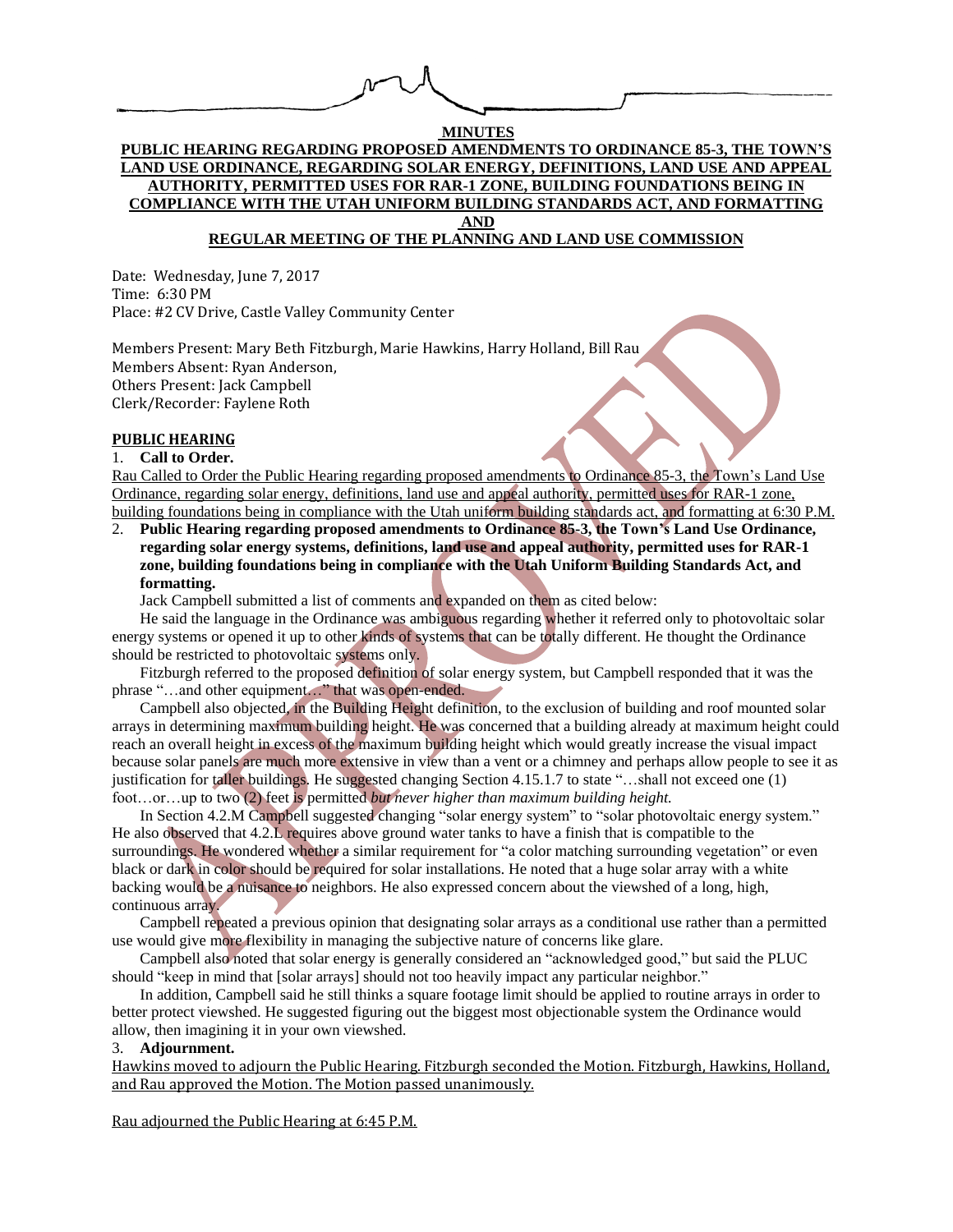

## **REGULAR MEETING**

1. **Call to Order.**

Rau called the Meeting to Order at 6:45:15 P.M.

### 2. **Open Public Comment.**

Jack Campbell said that after noticing new utility poles around the big new house on the Loop Road, he wondered if anyone in Town government has the responsibility to follow up on what Rocky Mountain Power (RMP) does. In the past, he said, the power company did work not in compliance with the Town Ordinance.

Fitzburgh replied that the Town has a franchise agreement with RMP that governs what they can do. Rau suggested that Campbell raise this concern at the next Town Council Meeting.

### 3. **Approval of minutes.**

### **Regular Meeting of May 3, 2017.**

Holland moved to approve the Minutes of May 3, 2017, as presented. Fitzburgh seconded the Motion. Fitzburgh, Hawkins, Holland, and Rau approved the Motion. The Motion passed unanimously.

### 4. **Reports.**

### **Correspondence.**

Roth asked Members to put the email letter in Correspondence regarding responses from SEUSD Sanitarian Orion Rogers about alternative waste water treatment considerations behind the tab for Item 8 as reference for later discussions.

### **Town Council Meeting –** Fitzburgh.

Fitzburgh said that Bruce Keeler gave an alternative energy report to the Town Council asking the Town to adopt a resolution stating the Town's commitment to our power coming from renewable energy. She said that he is in contact with the Solar Energy Task Force. She also said that Council Member Duncan had reported State Sanitarian Orion Rogers had said there was a state program that gives low-interest loans to repair faulty septic systems. The proposed fiscal year budget, she said, had added \$900.00 to the PLUC budget for appeal authority costs. However, she said, appeal authority costs should be independent from the PLUC budget, so the Council will create a separate line item for it.

# **County Resource Management Plan Report (CRMP)** – Rau.

Rau reported that Grand County Council has begun to consider the draft of the CRMP. According to Rau, the County held a public workshop last month. His impression, he said, is that most of the County Council had not yet reviewed the draft in detail. He said those who had seemed to think it was not well balanced, reflecting more focus on retirees who have time to come to meetings. Further discussion, according to Rau, reflected a desire on the Council's part to set a better balance. Rau said the consultants are looking for more supportive documents. He hopes that the County Council will become more engaged in the process. The final draft, he said, is due to be sent to the State at the end of July.

# **Permit Agent** – Roth.

# **Permit Activity**.

Roth reported that the affidavits for fulfillment of Decommissioning Contracts discussed at a previous Meeting have been completed. Several, she said, have been recorded at the County Recorder's Office and the others are ready. She reported that Cate and Honer voided their 2009 residential building permits for a garage and a house before applying for the current permit listed for Lot 153. She also reported that recent permit approvals for June were issued for Lots 322 and 329. Lot 329, she said, also had a previously approved permit from 2009 for a house addition. She said the 2009 permit was voided before issuing the current permit.

Fitzburgh questioned whether a new Decommissioning Contract should be issued with the new building permit on Lot 153. Hawkins countered that the Decommissioning Contract goes with the Temporary Dwelling permit, not the building permit. Fitzburgh thought it would be a better practice in the future to sign a new decommissioning contract when a new building permit is issued.

# **Review of Temporary Dwelling Permits (TDP)**.

Roth presented a report on current temporary dwellings. The map shows that nine (yellow) of 17 lots with campers, RVs, or travel trailers are currently permitted. She said she recently discovered that Lot 29 had obtained a TDP in 1998, but it was never renewed. She plans to send them a renewal request. It is used intermittently. The  $2<sup>nd</sup>$  page shows that of the nine permitted TDPs, four are possibly used full-time and five used intermittently. The 3<sup>rd</sup> page lists lots with temporary dwellings that are not permitted with notes on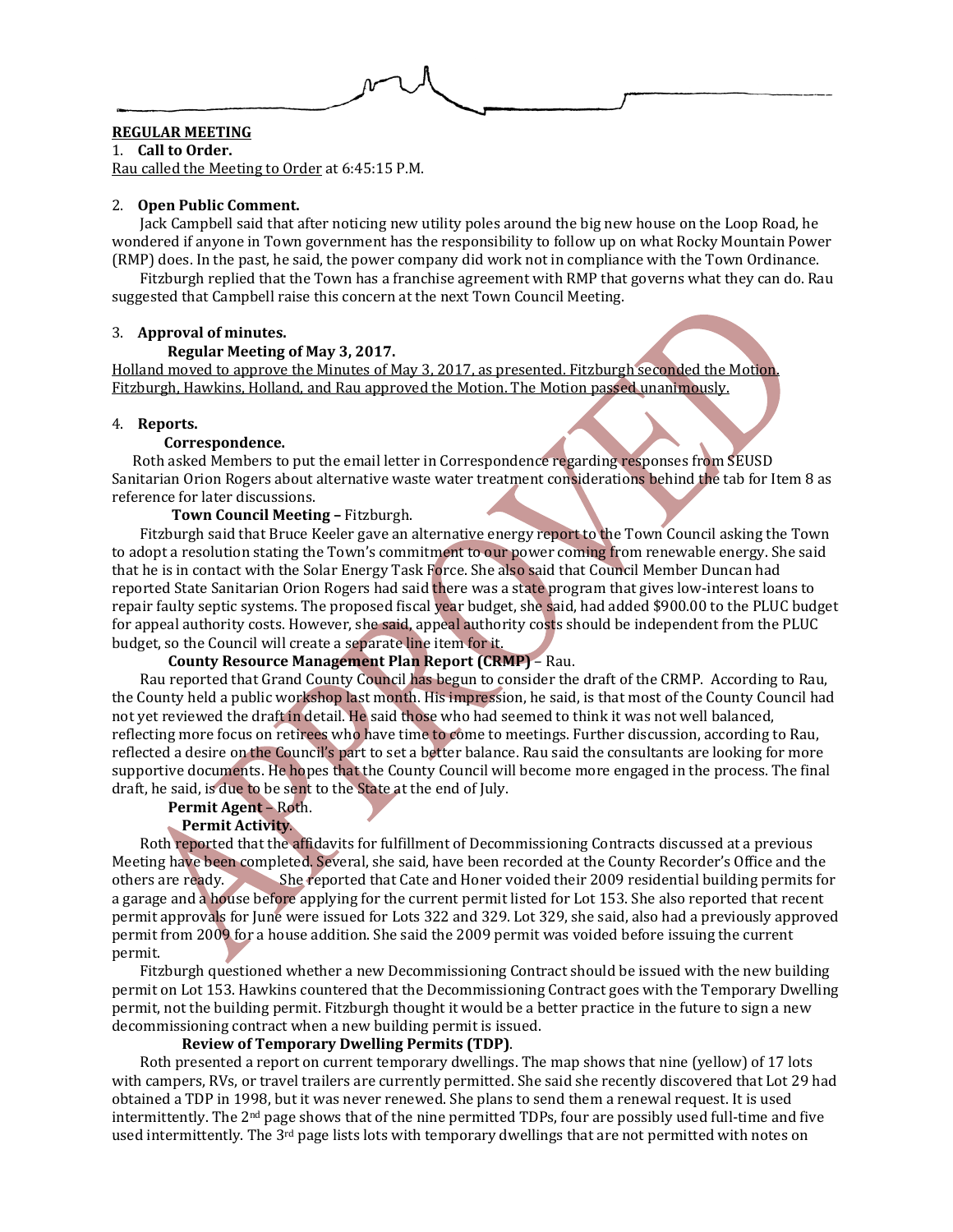what is known about their use. Lot 29, as stated above, will be sent a renewal request since they have an earlier permit on file.

Fitzburgh asked Roth to send the list of temporary dwellings without a valid permit to the Town Council and ask them to send a letter to the property owners similar to the notification letter sent to property owners with septic issues [due to lack of proper waste water treatment].

# **Procedural Matters**.

Roth reminded PLUC Members of the Open and Public Meetings Training on June 22, 2017. She said that PLUC Members should attend Sessions 2 and 3.

### **NEW BUSINESS**

5. **Discussion and possible action re: proposed amendments to Ordinance 85-3 concerning solar energy systems, definitions, land use and appeal authority, permitted uses for RAR-1 zone, building foundations being in compliance with the Utah Uniform Building Standards Act, and formatting**.

Rau and Fitzburgh both mentioned that any future community or municipal solar projects would be years down the line and would require additional ordinance regulation, so it would not need to be addressed in the current proposed amendments.

Hawkins said that Campbell raised a good point about specifically defining a solar energy system as "solar photovoltaic energy system." PLUC Members agreed to make that change. Hawkins also brought up Campbell's concern about whether the phrase "and other equipment" used in the definition opened it up to other kinds of systems that are not here addressed. Fitzburgh said the phrase referred to other components. She suggested using the phrase "solar photovoltaic collectors and accessory equipment" for clarification.

PLUC Members agreed to change the definition to read <sup>s</sup> a system of solar photovoltaic panels or modules and ancillary equipment that relies upon…"

Discussion followed about whether a building to hold batteries should be permitted before the solar permit is approved.

Fitzburgh said that Section 4.2.M classifies solar energy systems as a permitted use for residential or

agricultural use which would allow a system to be put on a lot without a dwelling that could be used for agriculture. Section 5.8, she said, was a necessary correction for the adoption of the recent ordinance proposal to adopt the current International Building Code approved by the State of Utah.

The change in Section 7.4.3 corrects an oversight in an earlier update of Ordinance 85-3, said Fitzburgh. Also, she said that Section 4.15.1.5 was added to ensure that a roof mounted system was for either an existing building or one that has been permitted. Fitzburgh noted that Ordinance 95-6 calls for a six-month expiration on all building permits [if they have not been permitted by Grand County] and this applies to all building permits, including septic, electrical, and solar.

PLUC Members agreed to change line 4.15.1.8 to read that the total combined kilowatts for a routine solar energy system shall not exceed 10 kilowatts for each legally platted lot. In the introduction to Section 4.15.2, they changed "system" to "solar energy system" and deleted the word "estimated" in line 6.

Fitzburgh said that the last sentence of 4.15.2.1 was included to ensure that no grid-tied system would interfere with the existing RMP infrastructure. According to Fitzburgh, Rocky Mountain Power does not allow any grid-tied system to exceed 25 kilowatts for residential uses. They do, she said, allow grid tied systems of up to 2 megawatts for agricultural uses, but the owner is responsible for any necessary upgrades to the infrastructure that might be needed. Grid tied systems require an interconnection agreement from RMP before construction can begin. Approval of agreement can take up to 30 days. During this process RMP would determine if the Town's electrical infrastructure equipment could handle the kW's of any proposed grid tied system. If it can't, the applicant would be required to upgrade the Town's electrical infrastructure equipment which would be very costly.

Holland wondered whether 25 kilowatts was too high for Castle Valley, but PLUC Members agreed to keep the RMP maximum size. A review of data on size and square footage necessary for both low and high efficiency modules indicated that the 1500 S.F. maximum set for nonroutine systems was sufficient in size. Fitzburgh observed that RMP has to approve the final grid tied system. Both she and Holland questioned whether several large systems in the early states would prevent later applicants from obtaining interconnection agreements with RMP if the infrastructure was overworked.

Fitzburgh reported her findings that indicated a 25 kilowatt system would be more than enough to irrigate four acres, for livestock and for residential uses. There were, she said, many variables for setting an exact size for irrigation, such as water pressure, evaporation, etc. She will get more information before the next meeting. The average residential household, she said, would need a system that is 10 kilowatts but PLUC Members noted that many here in Castle Valley are closer to 5 kilowatts.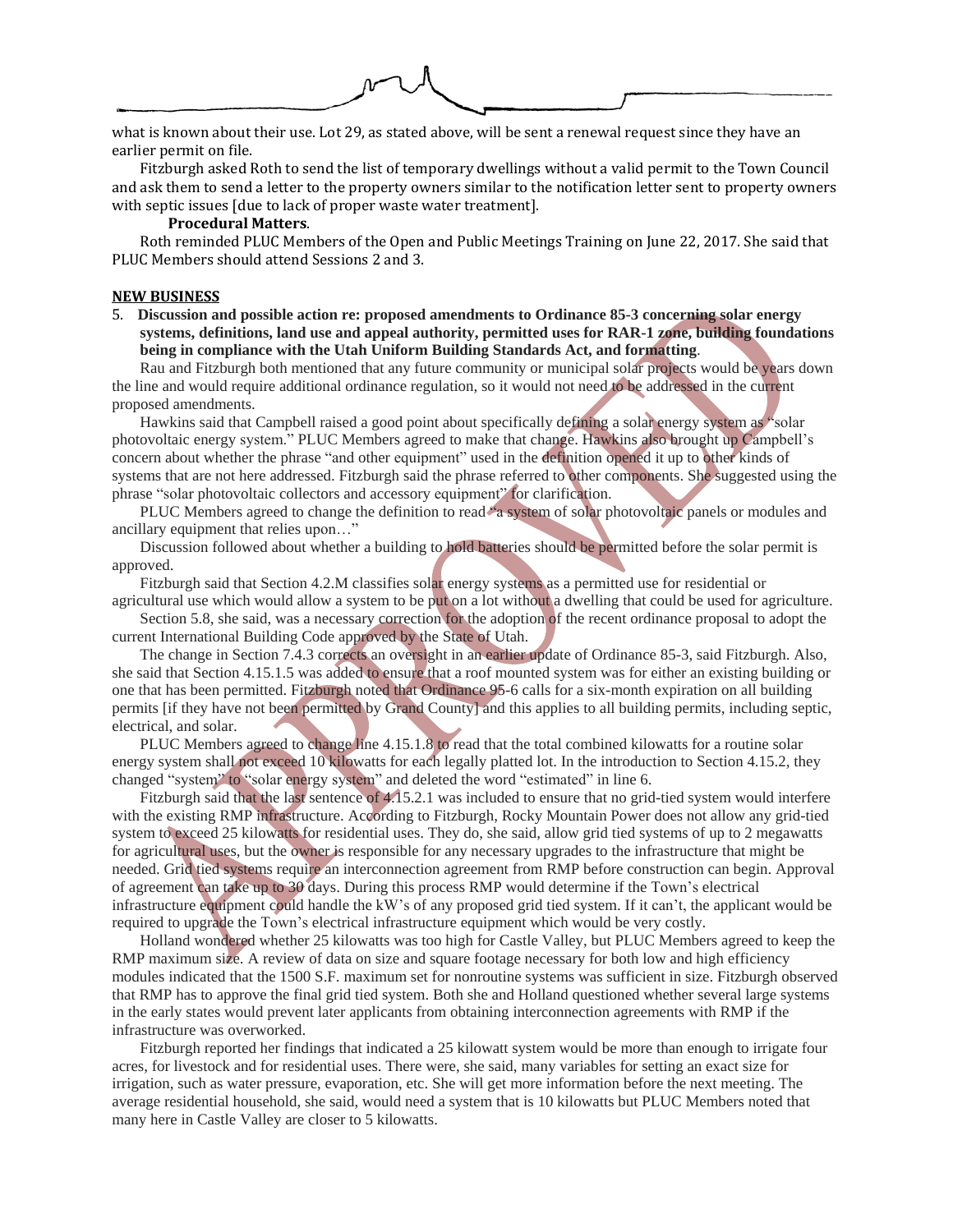Rau asked whether Section 4.15.1.3 adequately addressed Campbell's concern about the visual impact of the backside of a solar array. Fitzburgh responded that this section asks the applicant to consider how the array will affect neighbors and noted that Item 4.15.1.2 states that appurtenances "shall be screened to the extent reasonably feasible." Rau agreed that the ordinance is designed to provide some protection against applicants who might not take these impacts into consideration. Fitzburgh said that the ordinance allows the PLUC to address these issues for nonroutine applications.

Holland asked about maximum height considerations. Roth said that most roof-mounted systems have been within two inches of the roof surface, so only flat-topped houses would be affected by additional height. Fitzburgh noted that projections above the ridge line are not allowed per International Building Code regulations and that flat roofed houses would be allowed up to two feet above the maximum building height of 25 feet. Members felt that no portion of panels should exceed the 25 feet height limit. Fitzburgh will change the wording to say that no portion of a solar energy system shall exceed 25 feet.

Campbell again addressed the height issue. He would like to see the solar exemption deleted in the Building Height definition. Discussion followed regarding building difficulties for houses on a slope—both in their increased visual impact and in the challenges they face in adhering to maximum height. Hawkins said that potential buyers need to be aware of the restrictions that would apply to individual lots.

Another complication from not excluding solar height in determining building height, described by Fitzburgh, is that it would alter the way the ordinance relates height and square footage: no more than 5000 S.F. can be over 19 feet in height and height for the whole building is determined by the highest point. So, she said, if the ordinance stated that solar panels were included in height, they would likely be the tallest point of the building which would arbitrarily increase overall building height and unnecessarily complicate determining combined square footage and height allowances on a lot. PLUC Members agreed to leave the solar panel exemption under the definition of Building Height.

PLUC Members agreed that they wanted to see another draft before approving their final recommendation to the Town Council. They agreed to hold a Special Meeting on Tuesday, June 13, to review the revised draft. PLUC Members agreed to defer the decision for legal review of the proposed amendments to the Town Council.

Holland moved to table Item 5. Hawkins seconded the Motion. Fitzburgh, Hawkins, Holland, and Rau approved the Motion. The Motion passed unanimously.

6. Discussion and possible action rex requiring a Town permit for special events on property owner's lots. Rau reported that inclusion of this Agenda item came from concern raised by a resident about a recent event where 150 motorcyclists were invited into Castle Valley. He noted that Ron Drake's Castle Valley Comments column described it as a benign event for a decent cause. Rau observed that it is an example of things we don't anticipate but should be prepared for. He said that Moab does require permits for public events but not private events if it is closed to the public, held on private property, and doesn't require additional facilities for cooking, water, power, sanitation, etc. A concern here, he said, is parking.

Campbell cited previous Moab Music Festival events that were held in Castle Valley with cars parked up and down the road. He said that these events could be unsafe if there were a fire.

There was a brief discussion between the public and PLUC Members regarding the desire for quiet and the role of Nuisance Ordinance.

Rau will write a draft for review at the next Meeting that would include a permitting process through the Town.

Fitzburgh moved to table Item 6. Hawkins seconded the Motion. Fitzburgh, Hawkins, Holland, and Rau approved the Motion. The Motion passed unanimously.

### **UNFINISHED BUSINESS**

- 7. **Discussion and possible action re: amendments to Ordinance 85-3 to extend the minimum rental period and require a business license for renting residential property (tabled).** Left tabled.
- 8. **Discussion re: future amendments to Ordinance 85-3 (tabled**). Left tabled.
- 9. **Closed Meeting (if needed).**